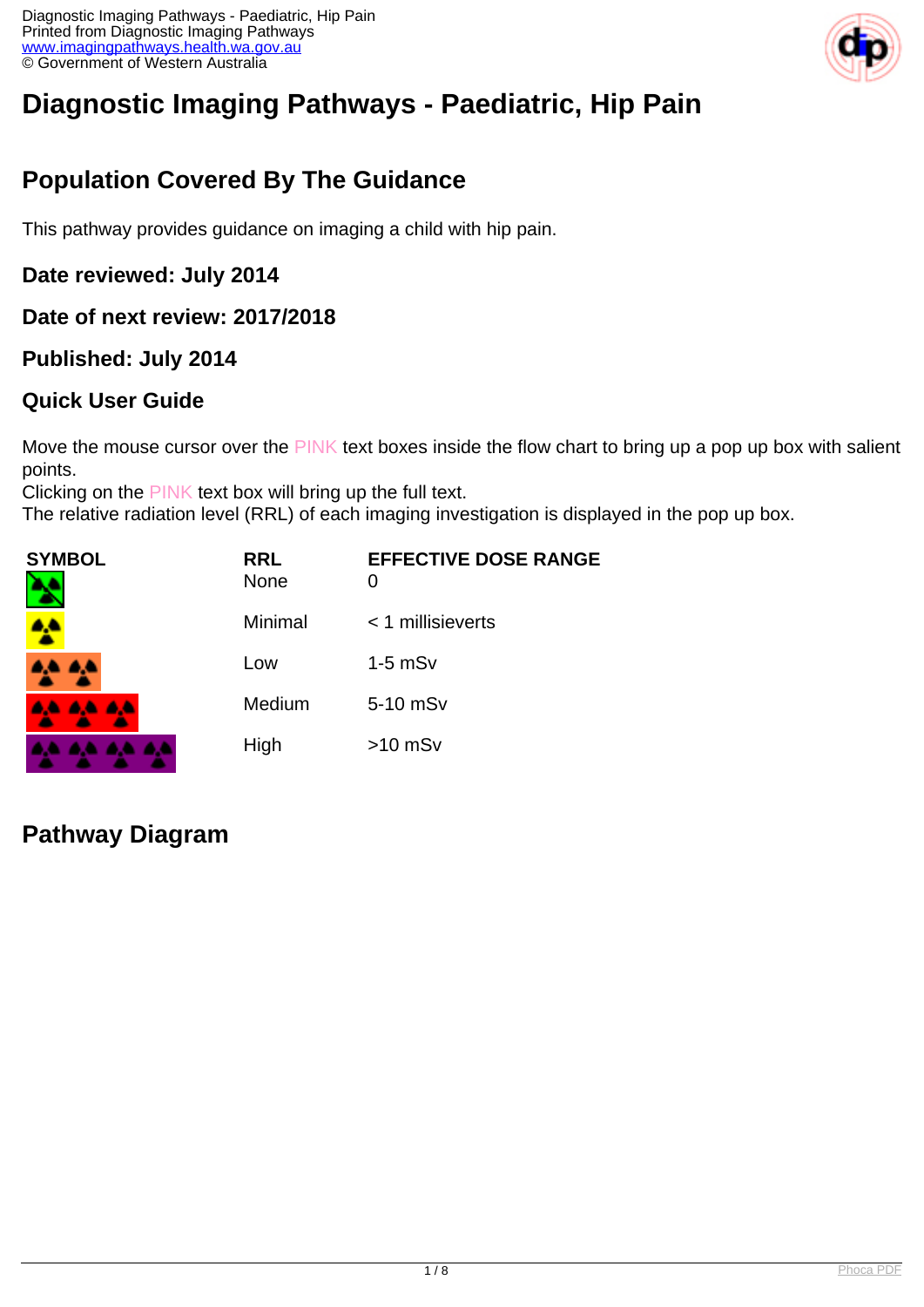#### Diagnostic Imaging Pathways - Paediatric, Hip Pain Printed from Diagnostic Imaging Pathways [www.imagingpathways.health.wa.gov.au](http://www.imagingpathways.health.wa.gov.au/) © Government of Western Australia



## **Image Gallery**

Note: These images open in a new page



Image 1a and 1b (Plain Radiography): Frontal views in a neutral position and abduction with external rotation. The left hip shows marked fragmentation and resorption of bone and broadening of the femoral head and neck in keeping with advanced Perthes Disease. **1b**

#### **2a Slipped Capital Femoral Epiphysis (SCFE)**

Image 2a and 2b (Plain Radiography): SCFE is demonstrated in the left hip.

**2b**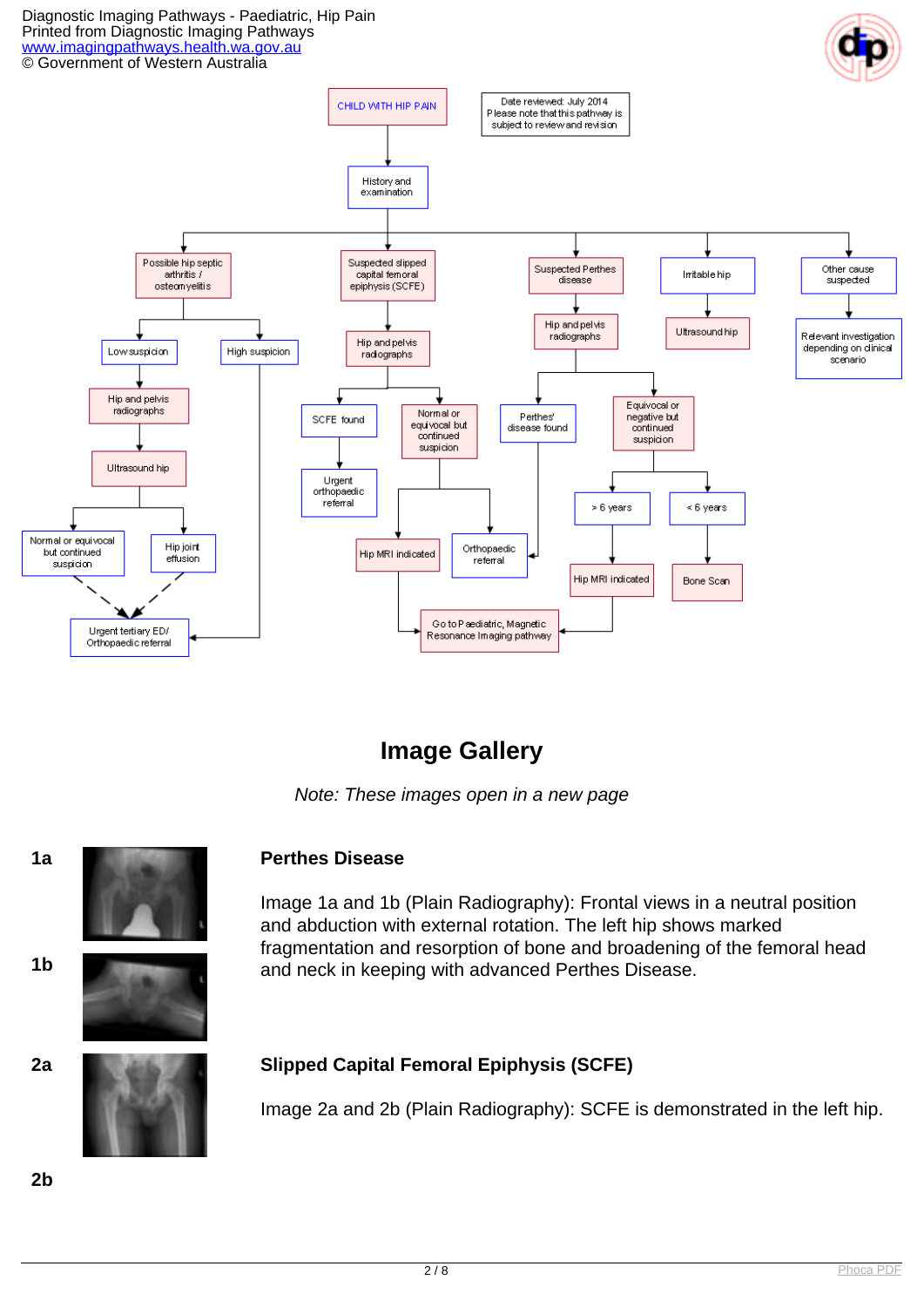



# **Teaching Points**

- Plain hip and pelvic radiographs are appropriate initial investigations where possible Perthes' disease is suspected. Where there are equivocal initial imaging results or continued clinical suspicion and the child is over 6 years then hip MRI is recommended, if the child is under 6 years then bone scan is recommended.
- Where there is a low suspicion of possible hip septic arthritis/osteomyelits, hip radiographs are an appropriate initial imaging modality. Ultrasound can also be used to help establish diagnosis. Where the patient is of low risk but there is continued clinical suspicion or hip effusion is detected on ultrasound then urgent ED/Orthopaedic referral should be sought. Patients deemed as highly suspicious for these pathologies should be directly referred to ED/Orthopaedics.
- Plain hip and pelvic radiographs are appropriate initial investigations where possible suspected slipped capital femoral epiphysis(SCFE) is a potential diagnosis. Where there are normal/equivocal initial imaging findings or continued clinical suspicion then hip MRI is recommended.
- Ultrasound is recommended for the imaging of irritable hip.

# **Imaging in Slipped Capital Femoral Epiphysis (SCFE)**

- SCFE is a Salter Harris I fracture through the proximal femoral growth plate [10](index.php?option=com_content&view=article&id=232&tab=references#10)  $\circ$
- Can be mechanically stable, where a patient can still bear weight, or mechanically unstable which typically presents as an acute physeal fracture and inability to weight-bear [11](index.php?option=com_content&view=article&id=232&tab=references#11)
- Early symptoms can be subtle and ambiguous and the diagnosis is easily overlooked. Commonly, the early symptom is that of a dull ache that is exacerbated by exercise. The diagnosis may only become apparent when a stable slip progresses to an unstable one [11](index.php?option=com_content&view=article&id=232&tab=references#11)
- $\circ$  AP and frog leg or lateral radiographs are the first investigation of choice [12](index.php?option=com_content&view=article&id=232&tab=references#12)
- Approximately 13% of slipped capital femoral epiphyses may not be visible on AP radiographs [13](index.php?option=com_content&view=article&id=232&tab=references#13)
- A line drawn along the lateral aspect of the femoral neck should intersect 20% of the femoral epiphysis and, if not present, indicates medial displacement of the epiphysis [14](index.php?option=com_content&view=article&id=232&tab=references#14)
- Other findings on an AP radiograph include loss of epiphyseal height and variable physeal widening and irregularity [15](index.php?option=com_content&view=article&id=232&tab=references#15)
- There is a high rate of bilateral involvement, with over 20% at the time of diagnosis and  $\circ$ over 50% overall in one study [16](index.php?option=com_content&view=article&id=232&tab=references#16)
- There is limited evidence for routine screening with MRI although cases of 'pre-slip' have been described that were only detectable with MRI
- The earliest imaging finding, evident only on MRI, is focal widening of the physis, with or  $\circ$ without synovitis, but without slippage of the femoral head (pre-slip) [15](index.php?option=com_content&view=article&id=232&tab=references#15),[17](index.php?option=com_content&view=article&id=232&tab=references#17)
- The MRI diagnosis of an early slipped capital femoral epiphysis relies on recognition of a  $\circ$ morphologic change at the head/neck junction and abnormal signal intensity centred at the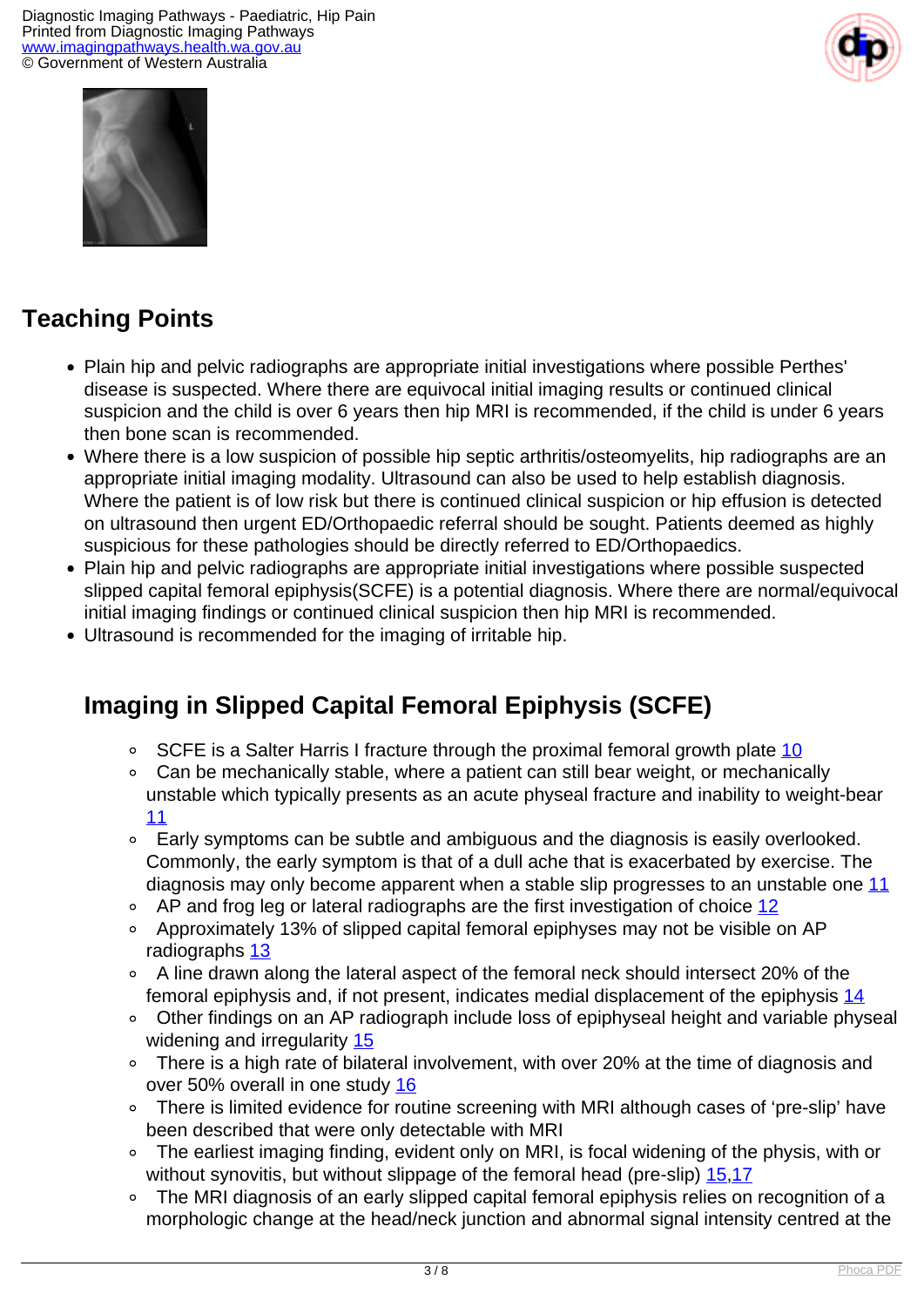

physis, indicative of oedema [10](index.php?option=com_content&view=article&id=232&tab=references#10)

 Patients with SCFE are at risk of avascular necrosis, chondrolysis and premature osteoarthritis [12,](index.php?option=com_content&view=article&id=232&tab=references#12)[18](index.php?option=com_content&view=article&id=232&tab=references#18)

# **Imaging in Septic Arthritis / Osteomyelitis**

- Osteomyelitis and septic arthritis should be considered in the differential diagnosis of any child with limb pain, even if there is a history of trauma. It is most common in young infants, is usually monoarticular and is frequently localised to the hip or knee joints. It can be a difficult diagnosis to make and with potentially severe consequences and for these reasons referral to a paediatric tertiary centre is generally recommended [19](index.php?option=com_content&view=article&id=232&tab=references#19),[20](index.php?option=com_content&view=article&id=232&tab=references#20)
- Osteomyelitis can be present even in a well looking afebrile child [21](index.php?option=com_content&view=article&id=232&tab=references#21)  $\bullet$
- $\bullet$  Septic arthritis is a medical emergency and can result from a penetrating injury, haematogenous spread or spread from adjacent sites of infection. Haematogenous spread is more common in neonates and infants, when vessels cross the growth plate and can seed infection from the adjacent metaphysis [18](index.php?option=com_content&view=article&id=232&tab=references#18)
- In one study less than one third of patients with septic arthritis had any abnormality on radiographs with changes of osteomyelitis and septic arthritis sometimes taking up to 7-10 days to become apparent [20](index.php?option=com_content&view=article&id=232&tab=references#20)
- After radiographs, hip ultrasound is the next appropriate investigation for possible septic arthritis. It is quick, free of ionising radiation and can evaluate for a hip joint effusion or soft tissue collection. It is, however, not specific and generally cannot distinguish between a transient synovitis or septic arthritis. Other aetiologies such as Perthes disease can also result in a hip joint effusion. A negative hip ultrasound does not exclude the presence of septic arthritis [22](index.php?option=com_content&view=article&id=232&tab=references#20)
- With negative radiographs and ultrasound and continued suspicion of infection, bone scan  $\bullet$ and MRI are options. MRI has the advantage of no ionising radiation but, due to the fact many of these children are very young, often requires general anaesthesia or sedation. Bone scan involves ionising radiation but can often be performed without sedation. It is of limited value in distinguishing transient synovitis from septic arthritis [23](index.php?option=com_content&view=article&id=232&tab=references#23)
- $\bullet$  Whilst MRI cannot reliably distinguish between septic arthritis and transient synovitis, the findings of signal abnormality in the bone marrow and signal alterations and enhancement of surrounding soft tissue suggest the diagnosis of septic arthritis [24](index.php?option=com_content&view=article&id=232&tab=references#24)

## **Magnetic Resonance Imaging (MRI)**

- The best investigation will depend on the age of the child. MRI is generally regarded as the investigation of choice but if the child is less than 6 and MRI will likely require GA, then bone scan may be more appropriate
- Using a combination of unenhanced and post gadolinium MRI sequences the diagnosis of Perthes' disease can be confidently made, even in the presence of normal or equivocal radiographs [2](index.php?option=com_content&view=article&id=232&tab=references#2)
- Dynamic gadolinium enhanced subtraction MR also allows assessment of revascularisation patterns [7](index.php?option=com_content&view=article&id=232&tab=references#7)
- MRI can distinguish Perthes' disease from other epiphyseal conditions such as Meyer's dysplasia and can find other causes of hip pain such as apophyseal injury or fracture [2](index.php?option=com_content&view=article&id=232&tab=references#2)
- When the complication of progressive subluxation is suspected MRI can substitute for arthrography which usually requires general anaesthesia [4](index.php?option=com_content&view=article&id=232&tab=references#4)
- Diffusion weighted imaging MRI may be a way of distinguishing between Perthes' disease  $\circ$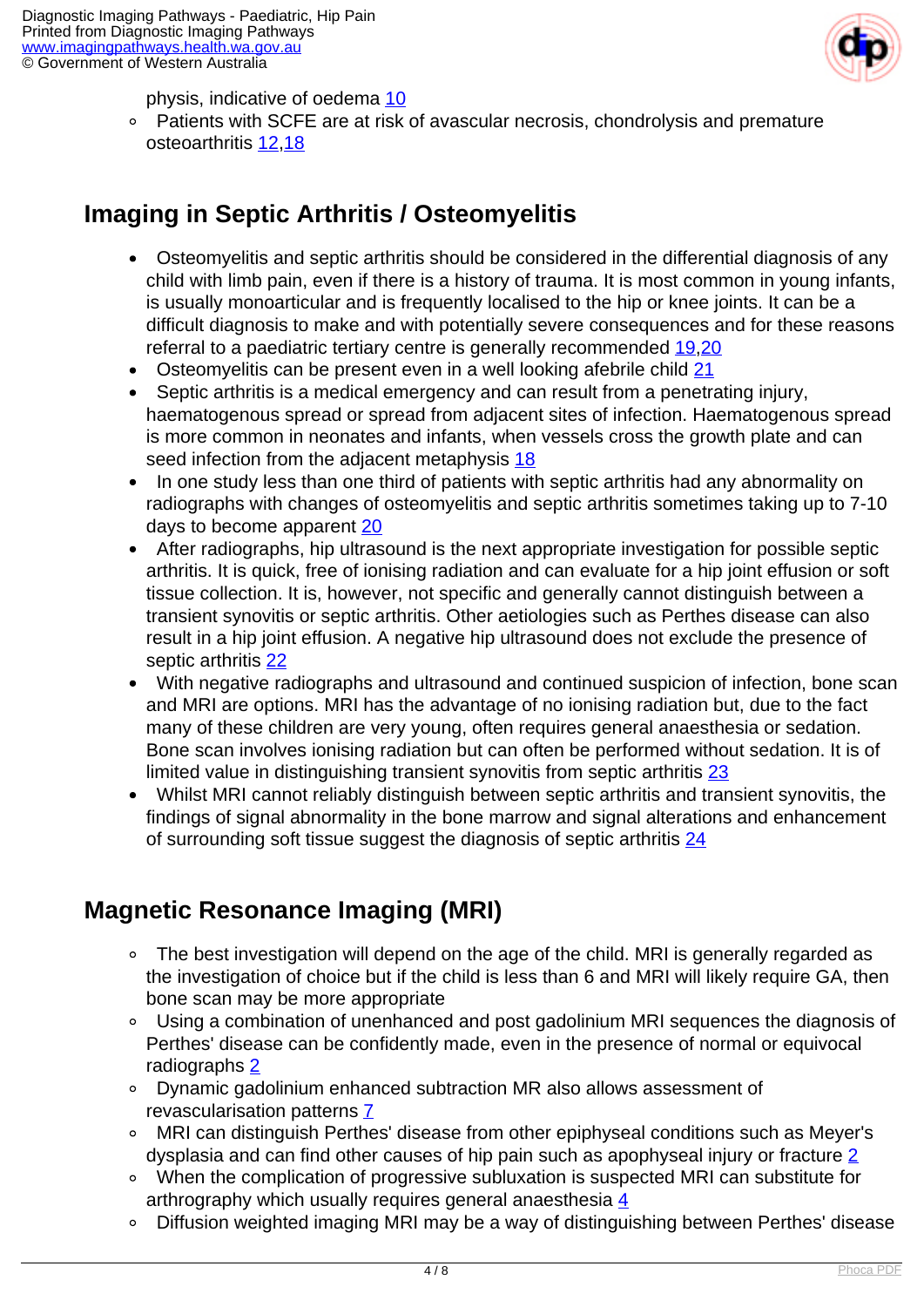

with favourable and unfavourable prognosis [9](index.php?option=com_content&view=article&id=232&tab=references#9)

- There is limited evidence for routine screening with MRI although cases of 'pre-slip' have  $\circ$ been described that were only detectable with MRI
- The earliest imaging finding, evident only on MRI, is focal widening of the physis, with or without synovitis, but without slippage of the femoral head (pre-slip) [15](index.php?option=com_content&view=article&id=232&tab=references#15),[17](index.php?option=com_content&view=article&id=232&tab=references#17)
- $\circ$  The MRI diagnosis of an early slipped capital femoral epiphysis relies on recognition of a morphologic change at the head/neck junction and abnormal signal intensity centred at the physis, indicative of oedema [10](index.php?option=com_content&view=article&id=232&tab=references#10)
- With negative radiographs and ultrasound and continued suspicion of infection, bone scan and MRI are options. MRI has the advantage of no ionising radiation but, due to the fact many of these children are very young, often requires general anaesthesia or sedation. Bone scan involves ionising radiation but can often be performed without sedation. It is of limited value in distinguishing transient synovitis from septic arthritis [23](index.php?option=com_content&view=article&id=232&tab=references#23)
- Whilst MRI cannot reliably distinguish between septic arthritis and transient synovitis, the findings of signal abnormality in the bone marrow and signal alterations and enhancement of surrounding soft tissue suggest the diagnosis of septic arthritis [24](index.php?option=com_content&view=article&id=232&tab=references#24)

#### **Ultrasound**

 After radiographs, hip ultrasound is the next appropriate investigation for possible septic arthritis. It is quick, free of ionising radiation and can evaluate for a hip joint effusion or soft tissue collection. It is, however, not specific and generally cannot distinguish between a transient synovitis or septic arthritis. Other aetiologies such as Perthes disease can also result in a hip joint effusion. A negative hip ultrasound does not exclude the presence of septic arthritis [22](index.php?option=com_content&view=article&id=232&tab=references#22)

## **Plain Radiographs**

- AP pelvis and frog leg lateral radiographs are the initial investigation of choice with radiographs being the main imaging modality for both diagnosis and follow-up  $\frac{4}{3}$
- Both hips are involved in approximately 15% of patients and it is therefore important to include both hips on radiographs [1,](index.php?option=com_content&view=article&id=232&tab=references#1)[5](index.php?option=com_content&view=article&id=232&tab=references#5)
- Changes of Perthes' disease can take 3-[4](index.php?option=com_content&view=article&id=232&tab=references#4) months to become apparent on radiographs  $\frac{4}{3}$
- AP and frog leg or lateral radiographs are the first investigation of choice [12](index.php?option=com_content&view=article&id=232&tab=references#12)
- Approximately 13% of slipped capital femoral epiphyses may not be visible on AP radiographs [13](index.php?option=com_content&view=article&id=232&tab=references#13)

#### **Bone Scan**

- In the past, pin hole scintigraphy (bone scan) was considered the gold standard for assessing prognosis as it could assess the degree and type of revascularisation [8](index.php?option=com_content&view=article&id=232&tab=references#8)
- With negative radiographs and ultrasound and continued suspicion of infection, bone scan and MRI are options. MRI has the advantage of no ionising radiation but, due to the fact many of these children are very young, often requires general anaesthesia or sedation. Bone scan involves ionising radiation but can often be performed without sedation. It is of limited value in distinguishing transient synovitis from septic arthritis [23](index.php?option=com_content&view=article&id=232&tab=references#23)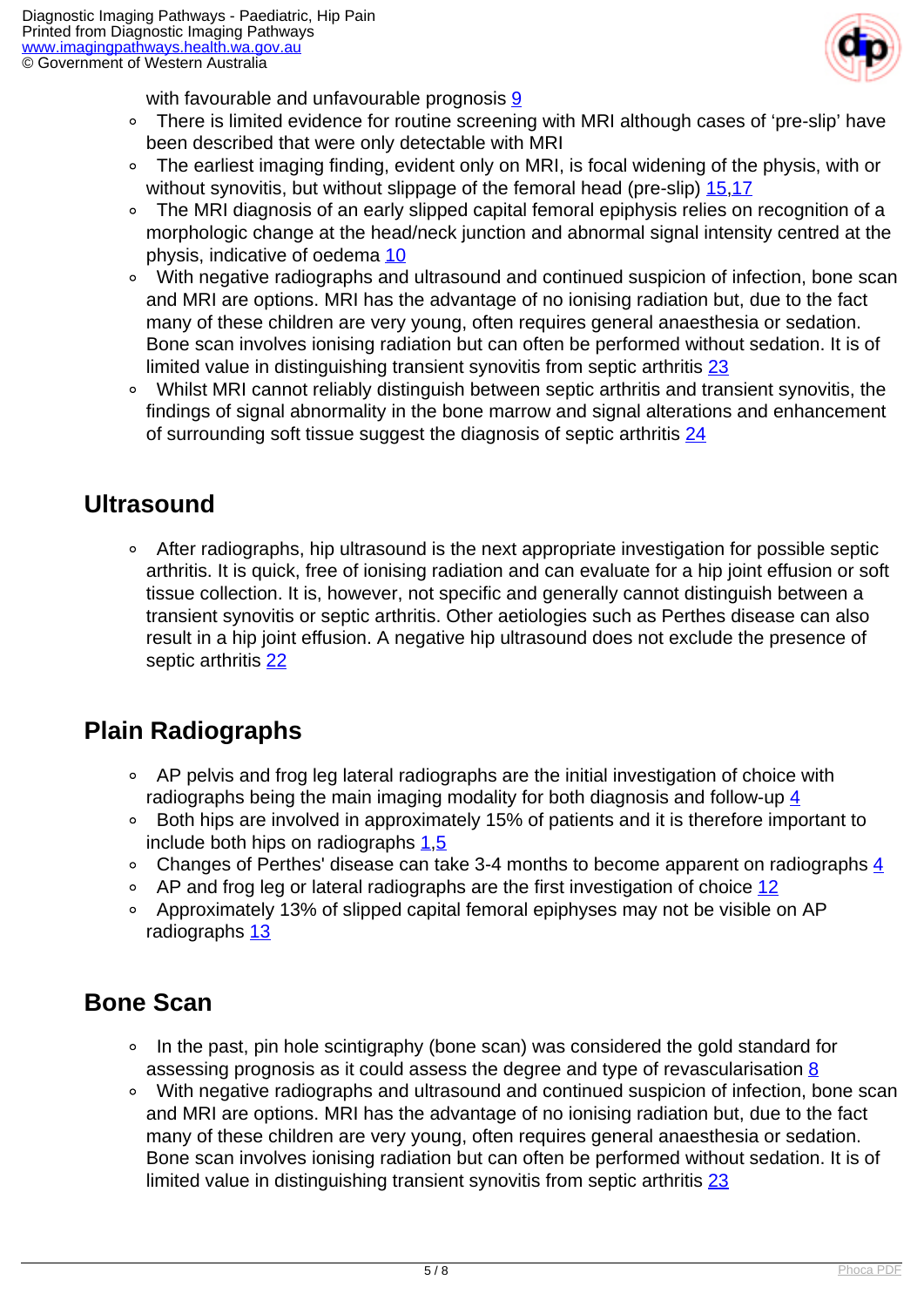

# **References**

References are graded from Level I to V according to the Oxford Centre for Evidence-Based Medicine, Levels of Evidence. [Download the document](http://www.cebm.net/wp-content/uploads/2014/06/CEBM-Levels-of-Evidence-2.1.pdf)

- 1. Barker DJ, Hall AJ. **The epidemiology of Perthes' disease.** Clin Orthop Relat Res 1986;209:89-94 (Review article)
- 2. Dillman JR, Hernandez RJ. **MRI of Legg-Calve-Perthes Disease.** AJR 009;193:1394-407 (Review article)
- 3. Mont MA, Jones LC, Hungerford DS. **Nontraumatic osteonecrosis of the femoral head: ten year later.** J Bone Joint Surg Am 2006;88:1117-32 (Review article)
- 4. Dimeglio A, Canavese F. **Imaging in Legg-Calve-Perthes disease.** Orthop Clin North Am 2011;42(3):297-302 (Review article)
- 5. Wiig O, Terjesen T, Svenningson S, Lie S. **The epidemiology and aetiology of Perthes' disease in Norway.** J Bone Joint Surg Br 2006;88-B:1217-23 (Level III evidence)
- 6. Sebag G, Le Pointe HD, Klein I et al. **Dynamic gadolinium-enhanced subtraction MR imaging – a simple technique for the early diagnosis of Legg-Calve-Perthes disease: preliminary results.** Pediatr Radiol 1997;27:216-20 (Level IV evidence)
- 7. Lamer S, Dorgeret S, Khairouni A et al. **Femoral head vascularistion in Legg-Calve Perthes disease: comparison of dynamic gadolinium-enhanced subtraction MRI with bone scintigraphy.** Pediatr Radiol 2002;32(8):580-5 (Level III / IV evidence)
- 8. Conte F, De Rosa V, Zekri H et al. **Confirmation of the early prognostic value of one scanning and pinhole imaging of the hip in Legg-Calve-Perthes disease.** J Nucl Med 2003;44:1761-6 (Level III evidence)
- 9. Merlini L, Combescure C, De Rosa V, Anooshiravani M, Hanquinet S. **Diffusion-weighted imaging findings in Perthes disease with dynamic gadolinium-enhanced subtracted (DGS) MR correlation: a preliminary study.** Pediatr Radiol 2010;40:318-25 (Level III evidence)
- 10. Dwek JR. **The hip: MR imaging of uniquely pediatric disorders.** Magn Reson Imaging Clin N Am 2009;17:509-20 (Review article)
- 11. Kocher MS, Tucker R. **Pediatric athlete hip disorders.** Clin Sports Med 2006;25:241-53 (Review article)
- 12. Hubbard AM. **Imaging of pediatric hip disorders.** Radiol Clin North Am 2001;39(4):721-32 (Review article)
- 13. Cowell HR. **The significance of early diagnosis and treatment of slipping capital femoral epiphysis.** Clin Orthop 1966;48:89-94 (Review article)
- 14. Klein A, Joplin RJ, Reidy JA, Hanelin J. **Roentgenographic features of slipped capital femoral epiphysis.** AJR 1951;66:361-74
- 15. Uman H, Liebling MS, Moy L et al. **Slipped capital femoral epiphysis: a physeal lesion diagnosed by MRI, with radiographic and CT correlation.** Skeletal Radiol 1998;27(3):139-44 (Level III evidence)
- 16. Jerre R, Billing L, Hansson G, Karlsson J, Wallin J. **Bilaterality in slipped capital femoral epiphysis: importance of a reliable radiographic method.** J Pediatr Orthop B 1996;5(2):80-4 (Level III evidence)
- 17. Lalaji A, Umans H, Schneider R et al. **MRI features of confirmed pre-slip capital femoral epiphysis: a report of two cases.** Skeletal Radiol 2002;31:362-5 (Review article)
- 18. Shirley ML, Laxer RM. **Approach to acute limb pain in childhood.** Pediatr Rev 2006;27(5):170-9 (Review article)
- 19. Bayam L, Bruce CE, Sampath J, Bayam FB, Abernethy L. **Importance of communication between medical specialties: A case series.** Injury 2008;39:623-6 (Level IV evidence)
- 20. Al Saadi MM, Al Zamil FA, Bokhary NA et al. **Acute septic arthritis in chidren.** Ped Int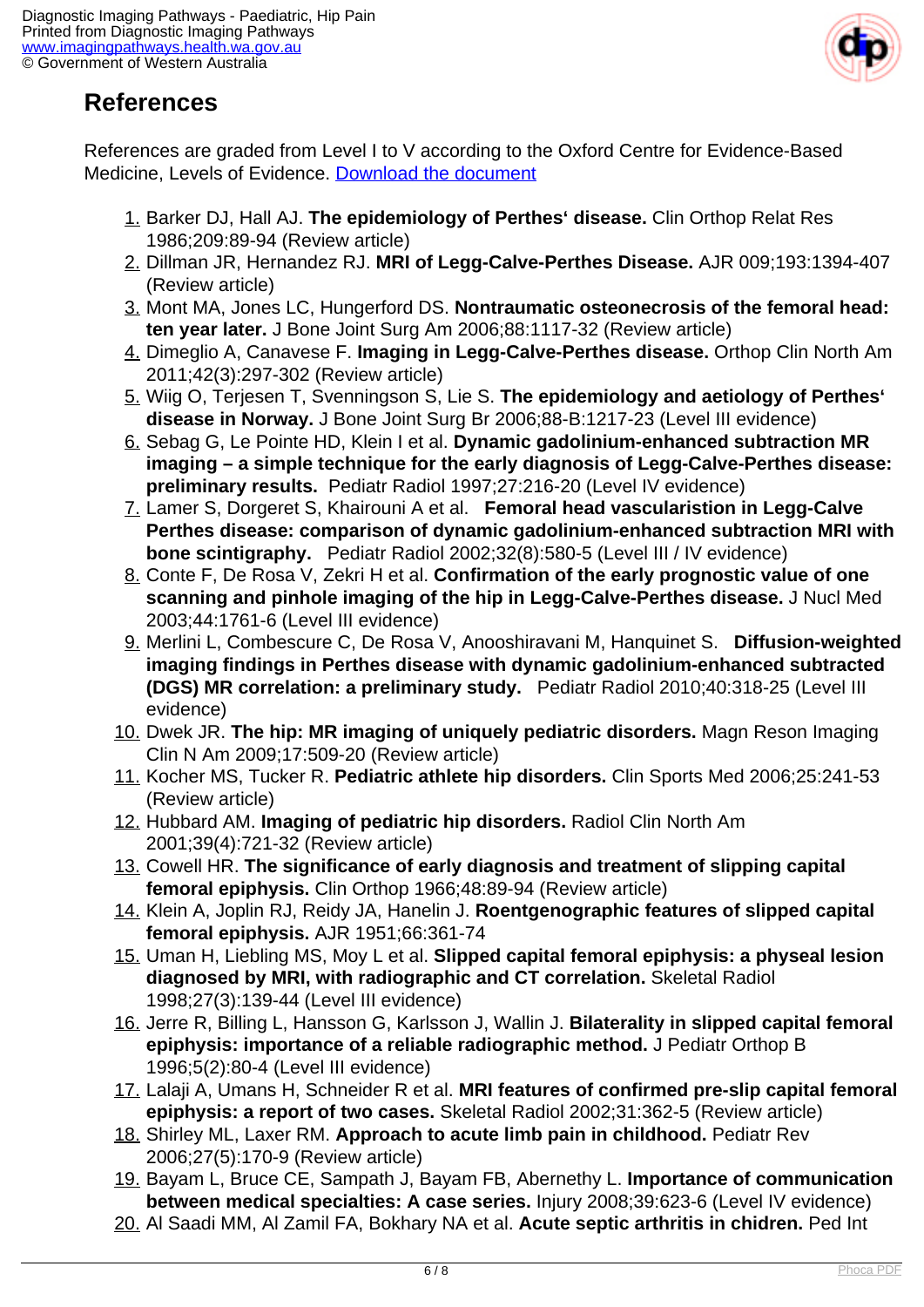

2009;51:377-80 (Level II/ III evidence)

- 21. Ferguson LP, Beattie TF. **Osteomyelitis in the well looking afebrile child.** BMJ 2002;324:1380-1 (Review article)
- 22. Zamzam, MM. **The role of ultrasound in differentiating septic arthritis from transient synovitis of the hip in children.** J Pediatr Orthop B 2006;15:418-22 (Level III evidence)
- 23. Connolly LP, Treves ST. **Assessing the limping child with skeletal scinitgraphy.** J Nucl Med 1998;39:1056-61 (Review article)
- 24. Yang WJ, Im SA, Lim GY et al. **MR imaging of transient synovitis: differentiation from septic arthritis.** Pediatr Radiol 2006;36:1154-8 (Level III evidence).

## **Information for Consumers**

| Information from this website                                                                                                                                                                                  | <b>Information from the Royal</b><br><b>Australian and New Zealand</b><br><b>College of Radiologists'</b><br>website                                                                                                                                                                                                   |
|----------------------------------------------------------------------------------------------------------------------------------------------------------------------------------------------------------------|------------------------------------------------------------------------------------------------------------------------------------------------------------------------------------------------------------------------------------------------------------------------------------------------------------------------|
| <b>Consent to Procedure or Treatment</b><br><b>Radiation Risks of X-rays and Scans</b><br><b>Bone Scan</b><br><b>Magnetic Resonance Imaging (MRI)</b><br><b>Ultrasound</b><br><b>Plain Radiography (X-ray)</b> | <b>Magnetic Resonance Imaging (MRI)</b><br><b>Plain Radiography/X-rays</b><br><b>Radiation Risk of Medical Imaging for</b><br><b>Adults and Children</b><br><b>Ultrasound</b><br><b>Nuclear Medicine</b><br><b>Nuclear Medicine Bone Scan</b><br><b>Making Your Child's Test or Procedure</b><br><b>Less Stressful</b> |

#### **Copyright**

© Copyright 2015, Department of Health Western Australia. All Rights Reserved. This web site and its content has been prepared by The Department of Health, Western Australia. The information contained on this web site is protected by copyright.

#### **Legal Notice**

Please remember that this leaflet is intended as general information only. It is not definitive and The Department of Health, Western Australia can not accept any legal liability arising from its use. The information is kept as up to date and accurate as possible, but please be warned that it is